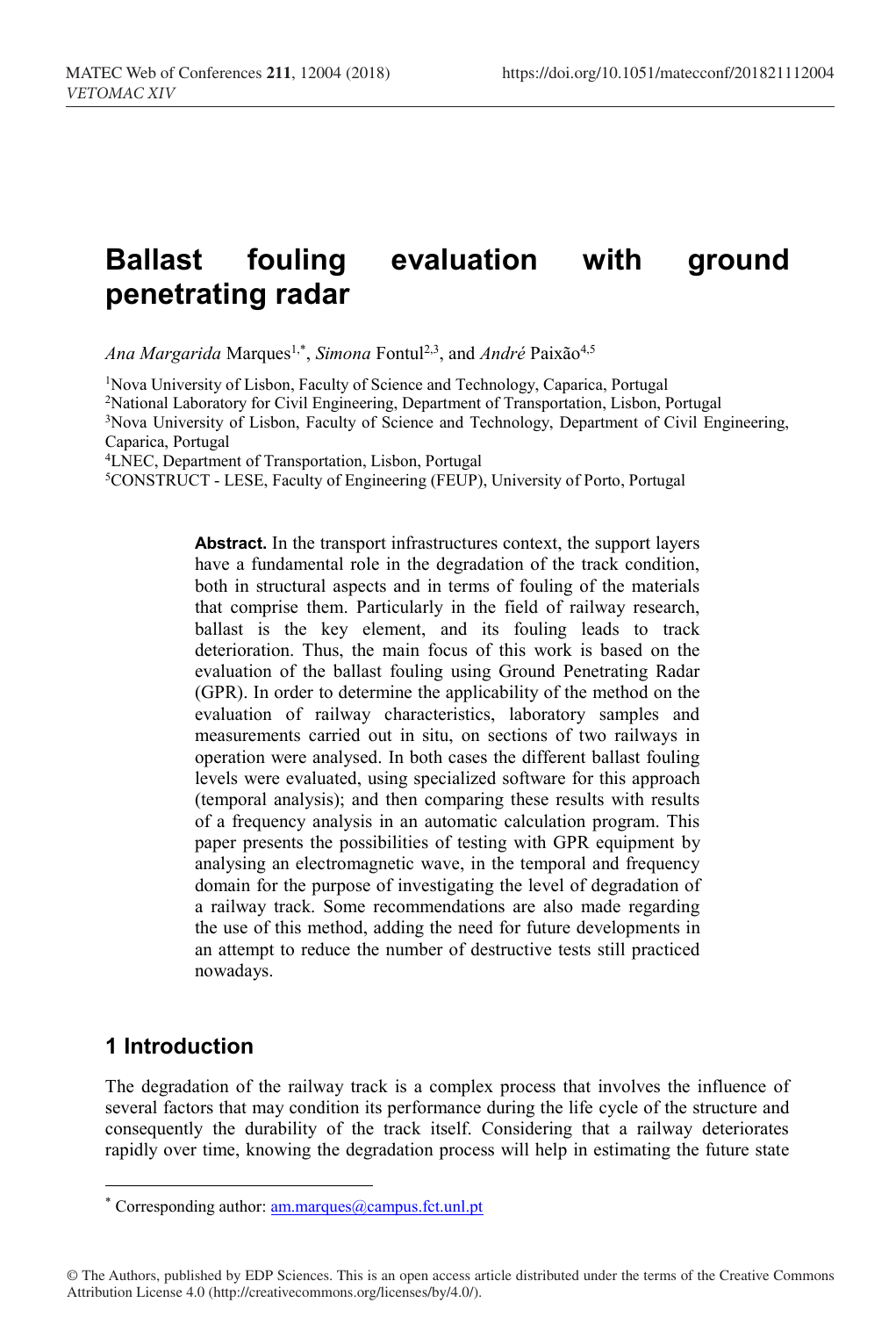of track conditions and mitigating problems associated with operational safety. Thus, in order to make the management of railway infrastructure more efficient, it is essential to locate, in an early and more expeditious way, areas that need intervention / rehabilitation actions. In this context, GPR has been identified as a tool with significant potential, having acquired great relevance in recent years. GPR is generally used for continuous assessment of railway infrastructure, mainly to assess the thickness of the ballast layer and changes in the structure [1-5]. However, the results obtained by classical signal analysis (in the time domain) have not been satisfactory or consistent when used in assessing the condition of the ballast, in particular as regards its contamination. Recent studies highlighted the potential of the application of this tool in the detection of the condition of the material when analysed the signal variability in the frequency domain, the main focus of this work. Thus, two case studies were analysed in order to deepen the knowledge regarding the GPR technique. The proposed methodology consists in establishing relationships between the results obtained by the classical time domain approach and the results obtained in the frequency domain; in order to obtain information to support maintenance intervention decisions at the level of the rail network.

# **2 Main factors of the ballast fouling material**

The behaviour of ballast depends, among other factors, on its intrinsic characteristics, such as [6]: the nature, shape and physical properties of the aggregates (porosity, hardness, wear resistance, alterability, etc.); the grading curve adopted (in particular, the percentage of fines); and the quantity of the gravel elements. With regard to the ballast fouling material, it is verified that there are some factors that contribute to its contamination, taking to poor service conditions. In general, the origin of these phenomena may be:

- a) Traffic factors, due to the imposed stresses, the sleepers tend to rise and settle back into the ballast layer, the impact caused by the dynamic stresses can overload the ballast and lead to breakage, sliding and abrasion of its particles;
- b) Factors associated with soil characteristics, namely the change in the mechanical characteristics of the various elements;
- c) Environmental factors (water content and soil temperature).

It should be noted that for a correct evaluation of the railway track, it is necessary to take into account the influence of all these factors, not only its evolution / degradation in isolation, but mainly as a whole.

## **3 Principles of GPR**

#### **3.1 Electromagnetic properties of materials**

According to the literature of the specialty, the principle of the GPR method is based on the electromagnetic wave theory or theory of electromagnetism, established by Maxwell in 1880. Geological materials have the ability to propagate electromagnetic energy and this propagation essentially depends on three parameters: a) magnetic permeability, b) dielectric constant and c) electrical conductivity of materials. The most important electromagnetic property is the relative dielectric constant, also known as dielectric value or relative dielectric permissivity. This parameter is defined by the following expression:

$$
\varepsilon_r = \frac{\varepsilon_m}{\varepsilon_0} \tag{1}
$$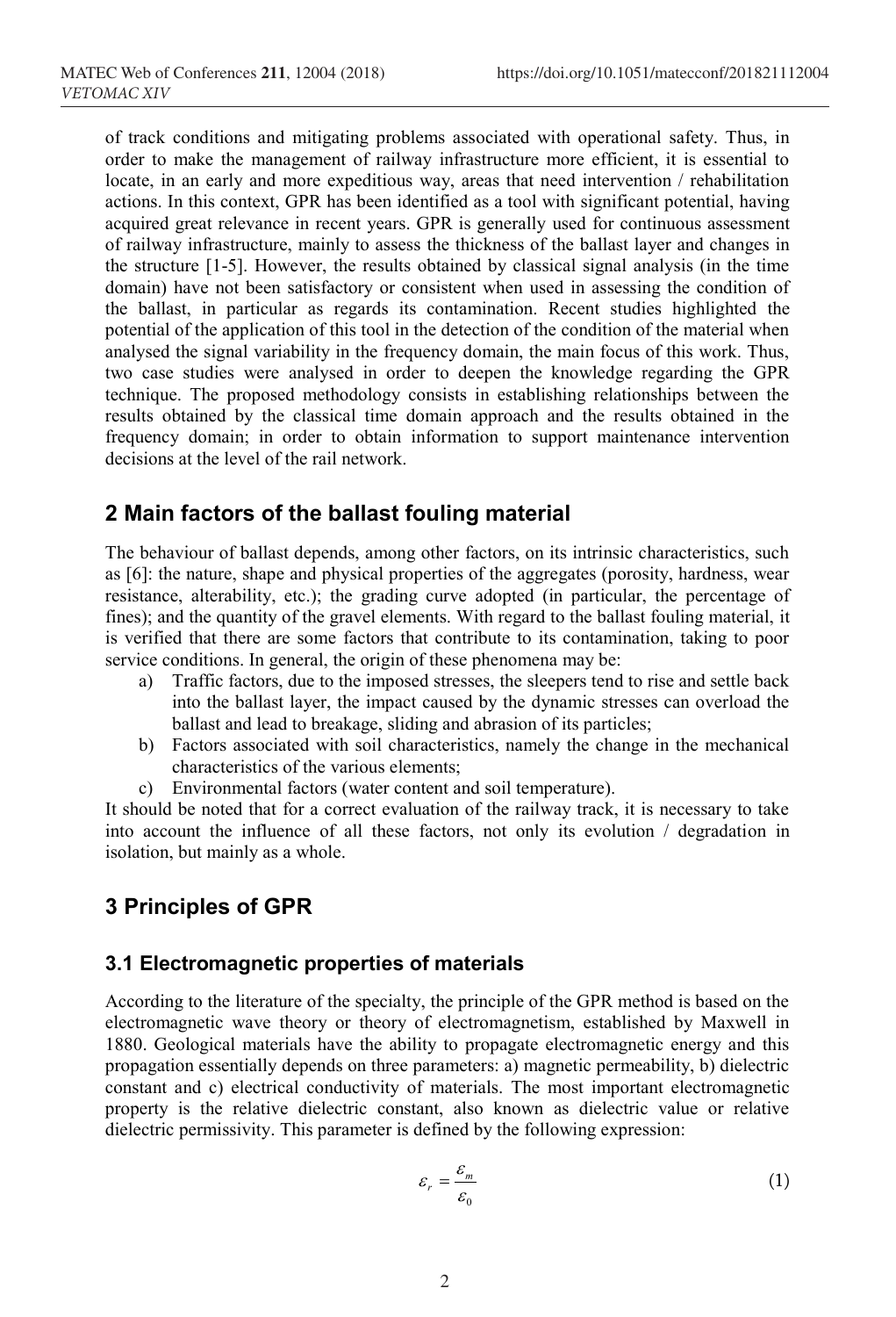where  $\varepsilon_m$  is the absolute permissivity of the material and  $\varepsilon_0$  permissivity of the vacuum  $(8,85 \times 10^{-12} \text{ F/m})$ . The relative dielectric constant of a material controls the propagation velocity of the electromagnetic waves, as well as reflection and refraction of the signal in the low conductivity and non-magnetic permeability media. Okrasinski studied the effect of some materials characteristics, such as porosity and water content, on the dielectric constant [7], and concluded that this parameter decreases with increasing porosity (regardless of soil type) and increases with the water content.

#### **3.2 Wave propagation in a ballast layer**

Whenever electromagnetic waves reach an interface between two layers with distinct electrical properties, they will undergo several phenomena that affect their behaviour (reflection, dispersion, refraction and diffraction). In this analysis, wave reflection is the most important phenomenon and for this reason will be the main focus, because GPR captures and records only the reflected part of the wave. Thus, the greater the difference between the electrical properties of the different layers, the greater the reflection for the surface and the greater the amplitude of the signal read by the equipment.

The reflected energy will reach the receptor at different times depending on the dielectric values of the materials detected during wave propagation, forming a more or less clear image according to the reflection coefficient. This reflection is generally distinguished by a significant amplitude variation of the signal, having a releasable waveform relative to the remaining part. The amplitudes are then recorded as a time function and a trace is generated.

According to Figure 1, it is clearly observed: (a) the location of the object in the first situation, through the reflection that is generated, it is possible to determine the depth of its location. (b) A single impulse is visible although with greater amplitude, this translates reflections from the top and bottom of the thin layer, shown on the left; since these are so close, the equipment can only detect its presence, making it impossible to determine the corresponding thickness. (c) On the other hand, in the presence of a thick layer, through the radar it is possible to identify a clear interface between the two layers, represented by two distinct pulses characterizing the upper and lower limits of the second layer. In this way, it is possible to determine the depth to which this new layer starts as well as its thickness, this case corresponds to the ideal situation when using this type of method. (d) The last situation, where there is a gradual increase in the dielectric value, suggests the existence of a layer with increasing levels of water content [8].



**Figure 1 -** Examples of reflections [8]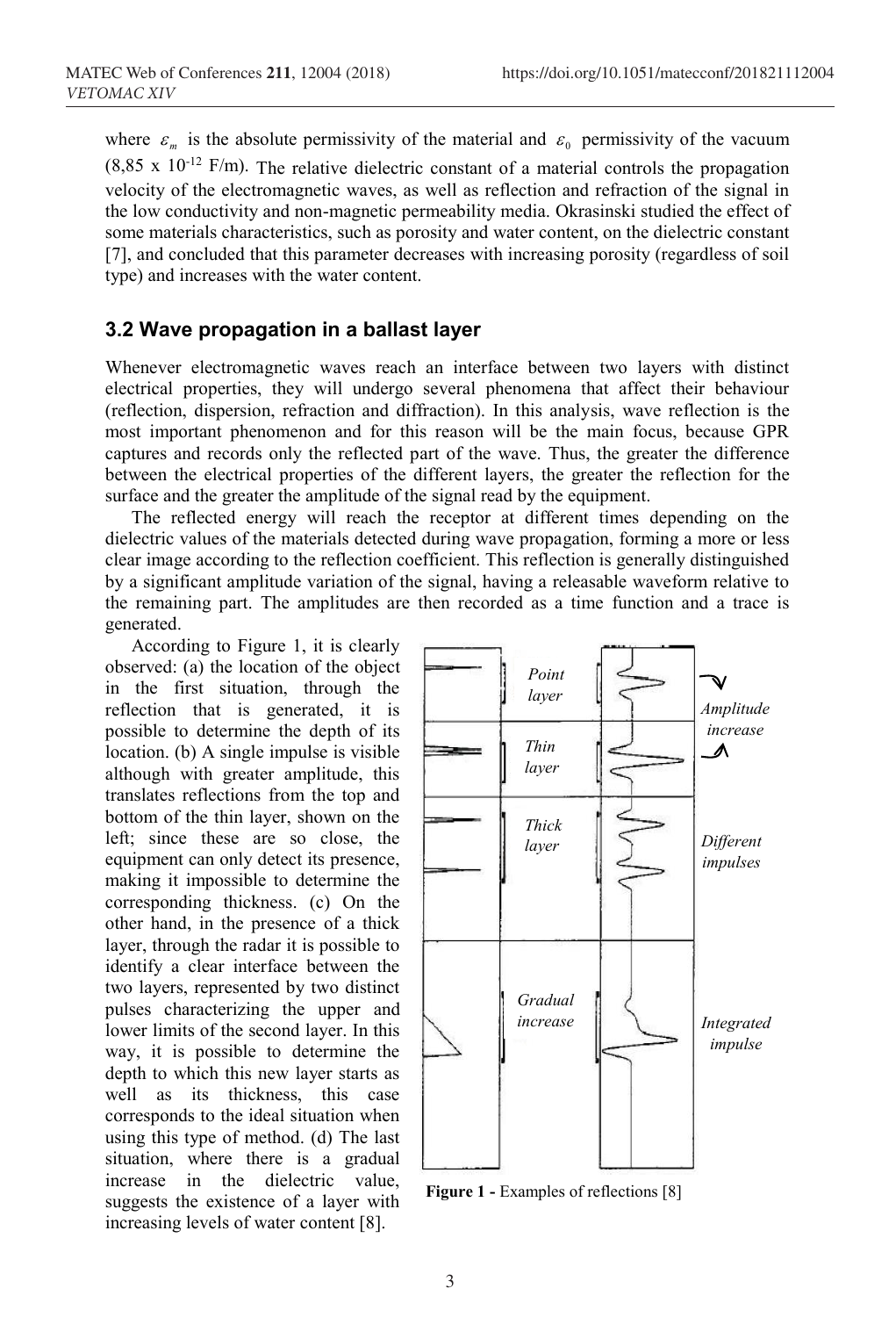This happens in situations where the contamination of the rail ballast with fine soils (in depth) occurs, for example. There is no boundary that delimits the clean ballast layer from which it is heavily contaminated, but rather a progressive increase in the degree of contamination; a factor that must be taken into account when interpreting the results of a railway.

#### **3.3 Applications of the method**

From the beginning, the GPR has been used for various purposes in all kinds of investigations. In order to show the potential of this equipment, the following different fields of application are indicated: geology, archeology, forensic science, astronomy, cartography, mining exploration, environmental studies, topography, among others. In Portugal, GPR has been applied very recently in solving structural problems and in prospecting buried infrastructures.

# **4 Case Study**

Different computational tools were used that allowed to evaluate several characteristics of the railway track. Data were collected both in the laboratory and in situ, using antennas with different frequencies. The detailed conditions of these laboratory measurements are described in the documents [1, 9-10], where all the laboratory work involved is described, as well as the results obtained in these same evaluations. The data collected in situ comes from two distinct railway lines - one in Portugal (sections A, B, C, D and E) and another on the African Continent (sections F and G).

From the information that can be provided it is known that the first railway line has some heterogeneity, and the implantation of its elements occurred basically in four different periods. It is also observed that, associated to the bad condition of the track geometry, there are other deficiencies that correspond naturally to its cause, such as the state of the rail and the drainage. Thus, Table 1 summarizes the main characteristics associated with the study line.

| <b>Sections</b> | Extended<br>Intervention (m) |          | Type of ballast Type of sleepers | Condition of the<br>track geometry |
|-----------------|------------------------------|----------|----------------------------------|------------------------------------|
| A               | 260                          | Granitic | <b>Biblock</b>                   | Deficient                          |
| В               | 110                          | Granitic | <b>Biblock</b>                   | Deficient                          |
| C               | 140                          | Granitic | <b>Biblock</b>                   | Deficient                          |
| D               | 370                          | Granitic | <b>Biblock</b>                   | Deficient                          |
| E               | $\overline{\phantom{0}}$     |          | Biblock and<br>Timber            | Poor                               |

**Table 1** - Characteristics of the infrastructure analysed with the 400 MHz antenna

The second railway line has been recently reactivated to enable the transport of minerals by railway vehicles. It was also verified that it is a railway without sub-ballast layer, that is, in which the ballast layer rests directly on the foundation soils, which does not always exhibit the best geotechnical characteristics. After performing the radar tests along the line, wells were also made in the ballast layer in order to measure the thickness, thus helping to calibrate the signal propagation velocities in the radargrams obtained with the equipment. These results are presented in Table 2. It should be noted that two types of radar system were used, namely: IDS-Radar (Ingegneria Dei Sistemi) with a frequency of 400 MHz and GSSI (Geophysical Survey Systems Inc.) with a frequency of 1000 MHz; taking the care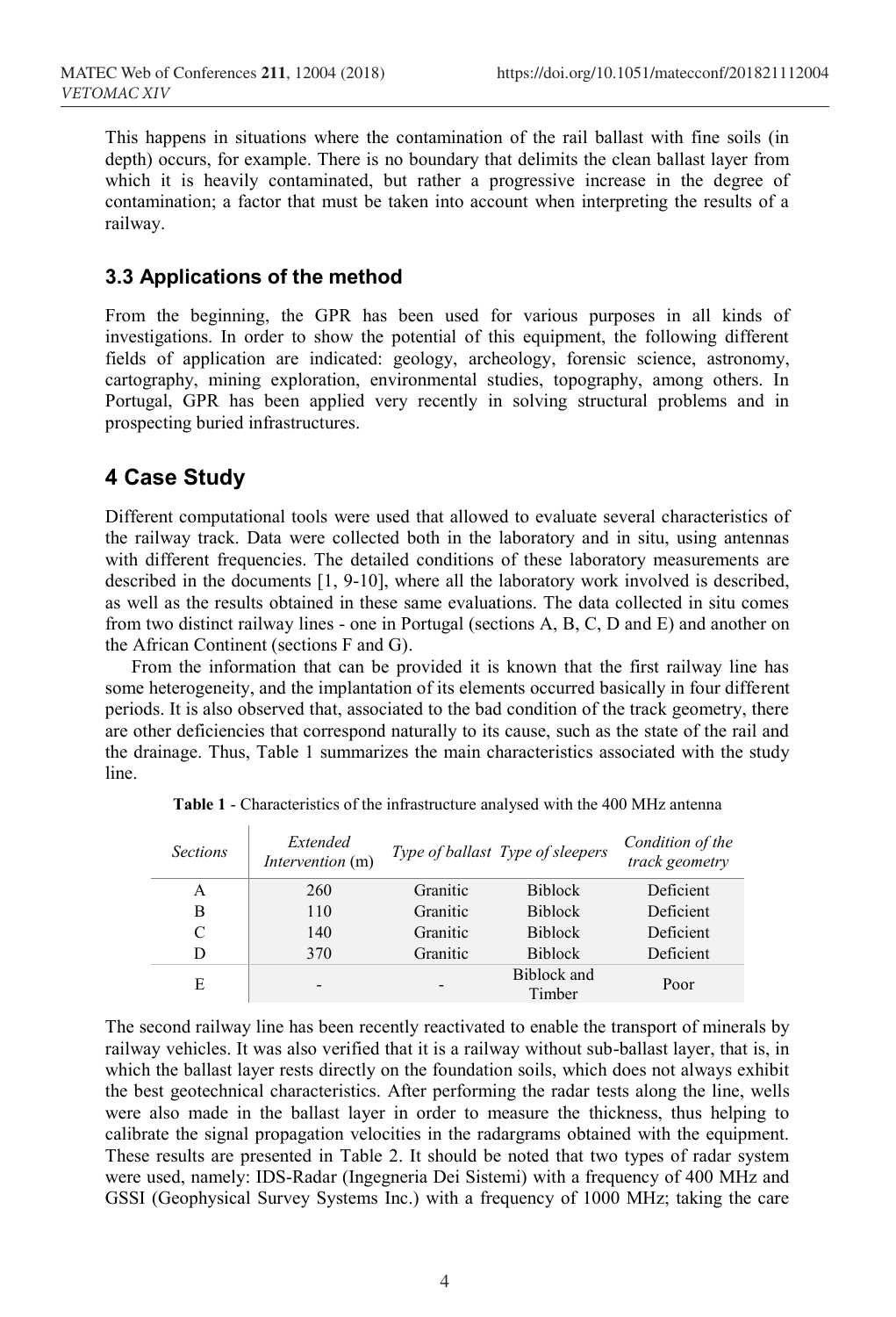and attention of the specificities of each one. The first antenna was used in sections A, B, C, D and E and the last one in sections F and G.

| <b>Sections</b> | $\vert Type\ of\ sleepers$ | Thickness of<br>sleepers (cm) | <i>Thickness of ballast</i> (cm) |        |       |                  |
|-----------------|----------------------------|-------------------------------|----------------------------------|--------|-------|------------------|
|                 |                            |                               | Clean                            | Fouled | Total | Dielectric value |
| F               | Monoblock                  | 20                            | 14                               |        |       | 0.5              |
| G               | Monoblock                  | 20                            |                                  |        | 48    |                  |

**Table 2 -** Characteristics of the infrastructure analyzed with the 1 GHz antenna

# **4.1 Temporal analysis**

Using a time domain analysis, two parameters were evaluated: the GBFI contamination index and the water content. Thus, using a commercial interpretation program, the laboratory results obtained for the GBFI index (by both antennas) were very different, and there was no coherence in the values obtained, which made it impossible to establish a range of values associated with each index. However, for in situ measurements the program showed sensitivity in locating areas that are more deteriorated, so it can be said that qualitatively the results obtained may be interesting, although at a quantitative level they are far from what was expected. Regarding the water content, the laboratory measurements showed minor changes when the water content level in the medium was evaluated for both IDS and GSSI antennas. On the other hand, in the data measured in situ, the variation of this parameter was notorious when detecting the most contaminated zones.

#### **4.2 Frequency analysis**

In recent research to determine the quality of track ballast, a less conventional approach has been taken: frequency analysis of the signal. According to the information collected, the distinction between "clean ballast" and "fouled ballast" can be made with the frequency information coming from the GPR signal [11]. It is known that the high content of fines and the increase of the amount of absorbed water causes a dielectric dispersion, which allows this analysis. All signals in the time domain are represented by a single value describing their amplitude at any instant in time. In this sense, by using a transform, known as Fast Fourier Transform (FFT), it is possible to obtain this same signal in the frequency domain. The purpose of this method is to convert the data collected by the time domain to the frequency domain, thus allowing to analyse the different frequency contributions that make up the registered GPR signal and consequently to obtain information on the quality of the material. In Figure 2, an example of a GPR signal obtained in the time domain (a) and the same signal represented in the frequency spectrum (b) is presented.



**Figure 2.** Results obtained for section B, in the time domain (a) and frequency domain (b).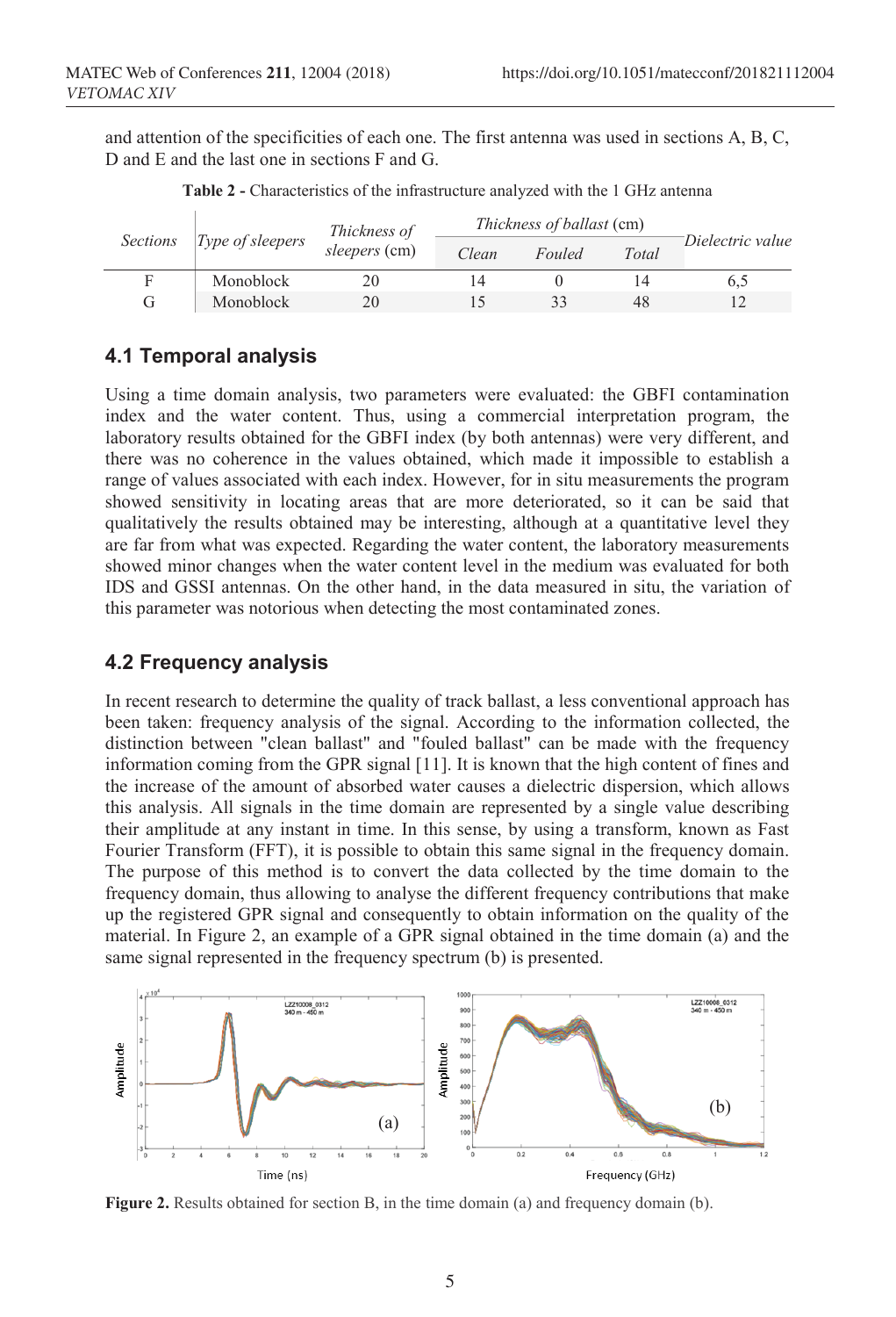In a second phase, specific points of the frequency spectrum were analyzed for a more detailed evaluation. As shown in Figure 3, the approaches considered concern: i) reading amplitudes at specific points (A and B); ii) analysis of the variation of two pre-defined amplitudes (C) and iii) analysis of the slope of a section of the graph (D).

From the results obtained, it was verified that the most notorious parameters correspond to the first approaches, that is, the analysis of amplitudes A and B and the analysis of the variation of amplitudes (C). In relation to the slope (D), a great diversity of results was obtained, which were not enlightening in this study.



**Figure 3.** Parameters evaluated in a second phase.

## **Conclusions**

Railway research efforts are carried out not only to solve the problems of degradation, but also to determine the contribution of each parameter in the whole process. This paper aims to contribute to the improvement of the use of non-destructive techniques in the characterization of support layers, specifically in the detection of the level of contamination of the rail ballast in the presence of fine particles.

The approach presented herein represent an important tool in the sense of selecting efficiently, well-defined, zones that need intervention or rehabilitation. The aim is to contribute to the identification of critical areas and, if possible, to predict future defects, in a non-destructive, continuous way.

#### **References**

- [1] F. De Chiara, *Improvement of railway track diagnosis using Ground Penetrating Radar*, Doctoral dissertation, University of Rome "Sapienza", Rome (2014)
- [2] T. Saarenketo, T. Scullion, Journal of Applied Geophysics, **43**, 119–138 (2000)
- [3] B. Indraratna, L. Su, C. Rujikiatkamjorn, Can. Geotech. J., **48**, 322-326 (2011)
- [4] N. Tennakoon, B. Indraratna, C. Rujikiatkamjorn, S. Nimbalkar, *11th Australia - New Zealand Conference on Geomechanics: Ground Engineering in a Changing World*, 421-426, Australia (2012)
- [5] E. Selig, J. Waters, *Track Geotechnology and Substructure Management*, London: Thomas Telford Publications (1994)